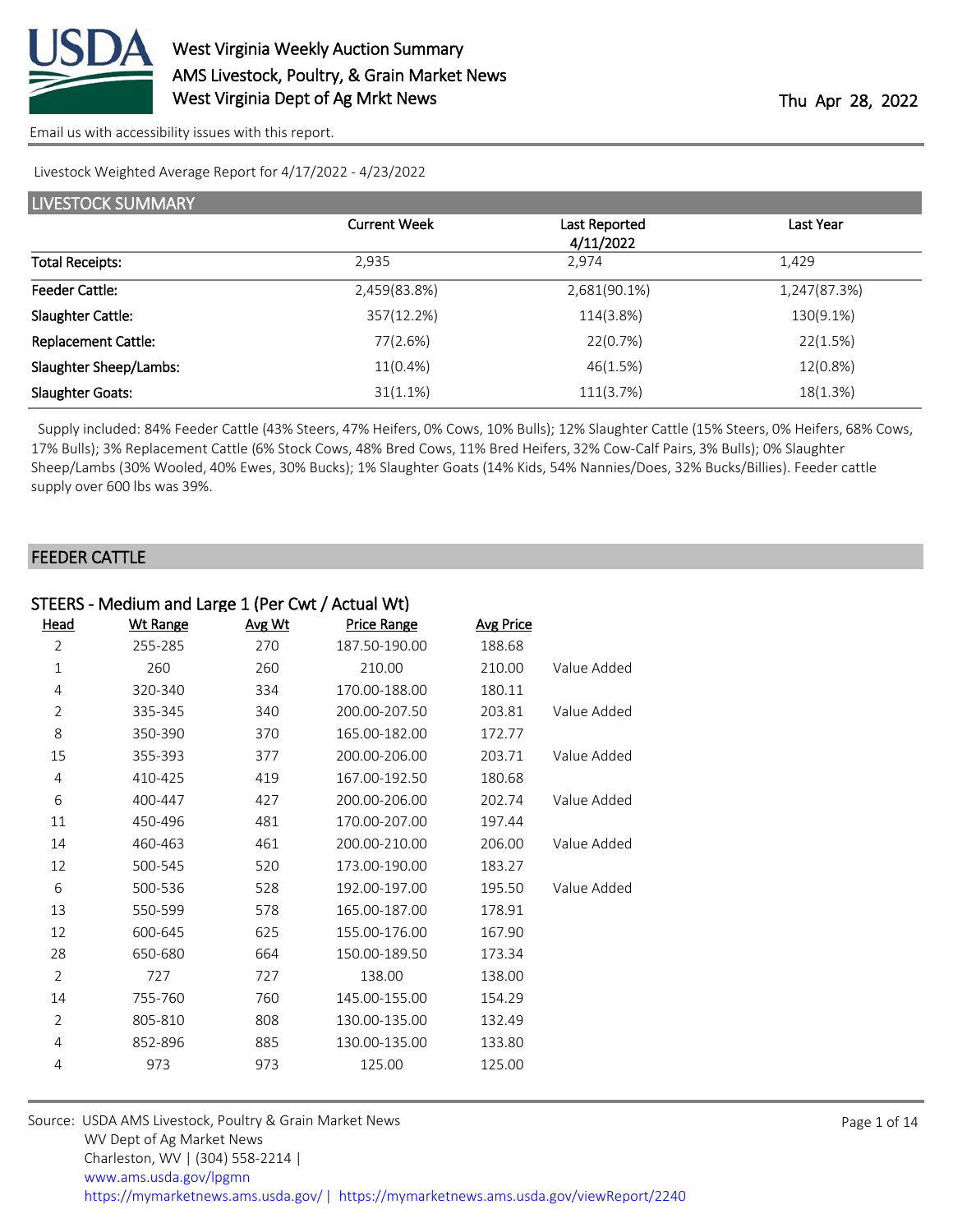

| STEERS - Medium and Large 1-2 (Per Cwt / Actual Wt) |                 |        |                    |                  |             |
|-----------------------------------------------------|-----------------|--------|--------------------|------------------|-------------|
| Head                                                | <b>Wt Range</b> | Avg Wt | <b>Price Range</b> | <b>Avg Price</b> |             |
| $\overline{2}$                                      | 272-275         | 274    | 150.00-175.00      | 162.43           |             |
| $\mathbf{1}$                                        | 325             | 325    | 192.50             | 192.50           |             |
| 12                                                  | 350-375         | 360    | 127.50-190.00      | 158.92           |             |
| 37                                                  | 408-442         | 424    | 127.50-217.50      | 188.59           |             |
| 42                                                  | 450-498         | 468    | 135.00-215.00      | 176.53           |             |
| 6                                                   | 485-495         | 492    | 183.00-192.00      | 189.04           | Value Added |
| 86                                                  | 502-546         | 524    | 136.00-221.00      | 201.87           |             |
| 2                                                   | 535             | 535    | 191.00             | 191.00           | Value Added |
| 48                                                  | 550-598         | 576    | 124.00-215.00      | 183.20           |             |
| 21                                                  | 574             | 574    | 194.00             | 194.00           | Value Added |
| 85                                                  | 600-649         | 617    | 135.00-213.00      | 191.82           |             |
| 24                                                  | 650-692         | 673    | 132.50-192.50      | 172.87           |             |
| 29                                                  | 670             | 670    | 181.00             | 181.00           | Value Added |
| 38                                                  | 702-749         | 724    | 145.00-168.00      | 157.67           |             |
| $\mathbf 1$                                         | 735             | 735    | 130.00             | 130.00           | Fleshy      |
| 38                                                  | 750-776         | 763    | 110.00-162.00      | 152.70           |             |
| 18                                                  | 800-840         | 838    | 143.50-152.50      | 144.59           |             |
| 25                                                  | 850-876         | 869    | 139.00-150.00      | 141.31           |             |
| 6                                                   | 1016            | 1016   | 130.00             | 130.00           |             |
| 1                                                   | 1956            | 1956   | 86.00              | 86.00            |             |

### STEERS - Medium and Large 2 (Per Cwt / Actual Wt)

|              | <b>Avg Price</b> | <b>Price Range</b> | Avg Wt | Wt Range | Head |
|--------------|------------------|--------------------|--------|----------|------|
|              | 142.50           | 142.50             | 285    | 285      | 1    |
|              | 151.35           | 140.00-167.50      | 336    | 330-345  | 4    |
|              | 149.92           | 140.00-162.50      | 362    | 350-382  | 3    |
|              | 164.98           | 141.00-171.00      | 411    | 407-435  | 11   |
|              | 186.14           | 142.00-200.00      | 485    | 455-491  | 10   |
|              | 164.92           | 145.00-197.50      | 527    | 502-548  | 14   |
|              | 180.07           | 140.00-197.00      | 563    | 550-595  | 14   |
|              | 180.97           | 149.00-190.00      | 639    | 605-649  | 25   |
| Thin Fleshed | 120.00           | 120.00             | 620    | 620      | 1    |
|              | 147.50           | 147.50             | 760    | 760      | 5    |
|              | 137.00           | 137.00             | 940    | 940      |      |
|              |                  |                    |        |          |      |

#### STEERS - Medium and Large 2-3 (Per Cwt / Actual Wt) Price Range Avg Price

| <u>Licau</u> | <u>VVL Range</u> | N5W  | <b>THUE Range</b> | $N5$ Tires |
|--------------|------------------|------|-------------------|------------|
|              | 310              | 31 N | 125.00            | 125.00     |
|              | 470-480          | 475  | 97.50-116.00      | 106.85     |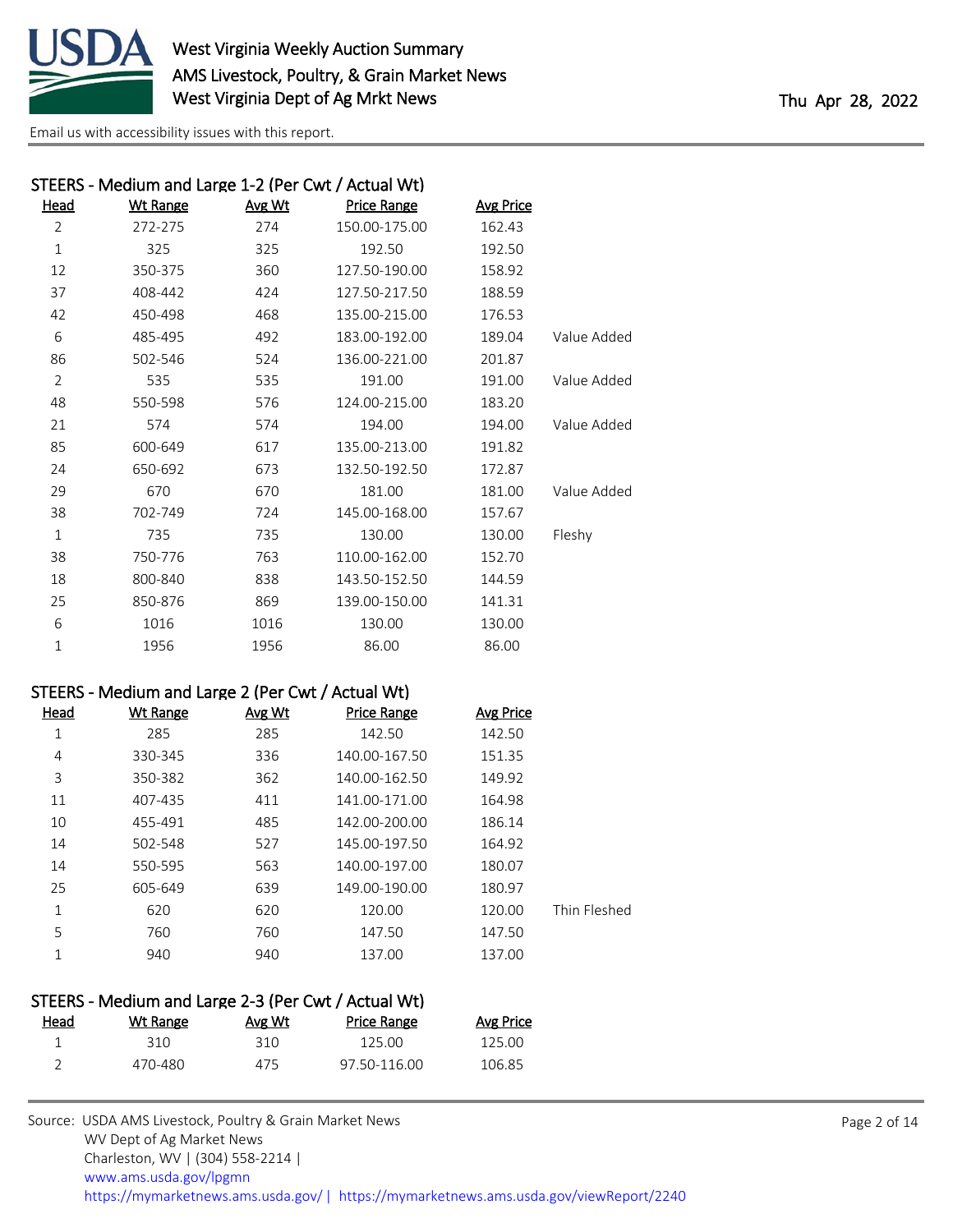

| 500-505 | 503  | 135.00        | 135.00 |
|---------|------|---------------|--------|
| 580-595 | 588  | 130.00-136.00 | 132.96 |
| 766     | 766  | 121.00        | 121.00 |
| 895     | 895  | 120.00        | 120.00 |
| 1070    | 1070 | 104.00        | 104.00 |
|         |      |               |        |

### STEERS - Medium and Large 3 (Per Cwt / Actual Wt)

| Wt Range | Avg Wt | Price Range | Avg Price |
|----------|--------|-------------|-----------|
| 432      | 432    | 150.00      | 150.00    |
| 494      | 494    | 194.00      | 194.00    |
| 559      | 559    | 120.00      | 120.00    |
| 613      | 613    | 151.00      | 151.00    |
|          |        |             |           |

### STEERS - Large 1 (Per Cwt / Actual Wt)

| Head | Wt Range | Avg Wt | <b>Price Range</b> | Avg Price |
|------|----------|--------|--------------------|-----------|
|      | 455      | 455    | 146.00             | 146.00    |
|      | 510      | 510    | 140.00             | 140.00    |
|      | 632      | 632    | 145.00             | 145.00    |
|      | 800      | 800    | 131.00             | 131.00    |

### STEERS - Large 2 (Per Cwt / Actual Wt)

| <u>Head</u> | Wt Range | <b>Avg Wt</b> | <b>Price Range</b> | <b>Avg Price</b> |
|-------------|----------|---------------|--------------------|------------------|
|             | 345      | 345           | 110.00             | 110.00           |
|             | 632      | 632           | 108.00             | 108.00           |

### STEERS - Medium 1 (Per Cwt / Actual Wt)

| Head | Wt Range | Avg Wt | <b>Price Range</b> | Avg Price |
|------|----------|--------|--------------------|-----------|
|      | 440      | 440    | 165.00             | 165.00    |
|      | 500      | 500    | 184.00             | 184.00    |
| 15   | 557-574  | 562    | 195.00-199.00      | 197.91    |
| ς    | 653      | 653    | 181.00             | 181.00    |

### STEERS - Small and Medium 1 (Per Cwt / Actual Wt)

| Wt Range | Avg Wt | Price Range   | Avg Price |
|----------|--------|---------------|-----------|
| 435      | 435    | 145.00        | 145.00    |
| 460-495  | 478    | 141.00-142.50 | 141.72    |
| 527      | 527    | 144.00        | 144.00    |
| 605      | 605    | 142.00        | 142.00    |
|          |        |               |           |

| STEERS - Small and Medium 2 (Per Cwt / Actual Wt) |          |        |                    |                  |
|---------------------------------------------------|----------|--------|--------------------|------------------|
| Head                                              | Wt Range | Avg Wt | <b>Price Range</b> | <b>Avg Price</b> |
|                                                   | 325.     | 325    | 145.00             | 145.00           |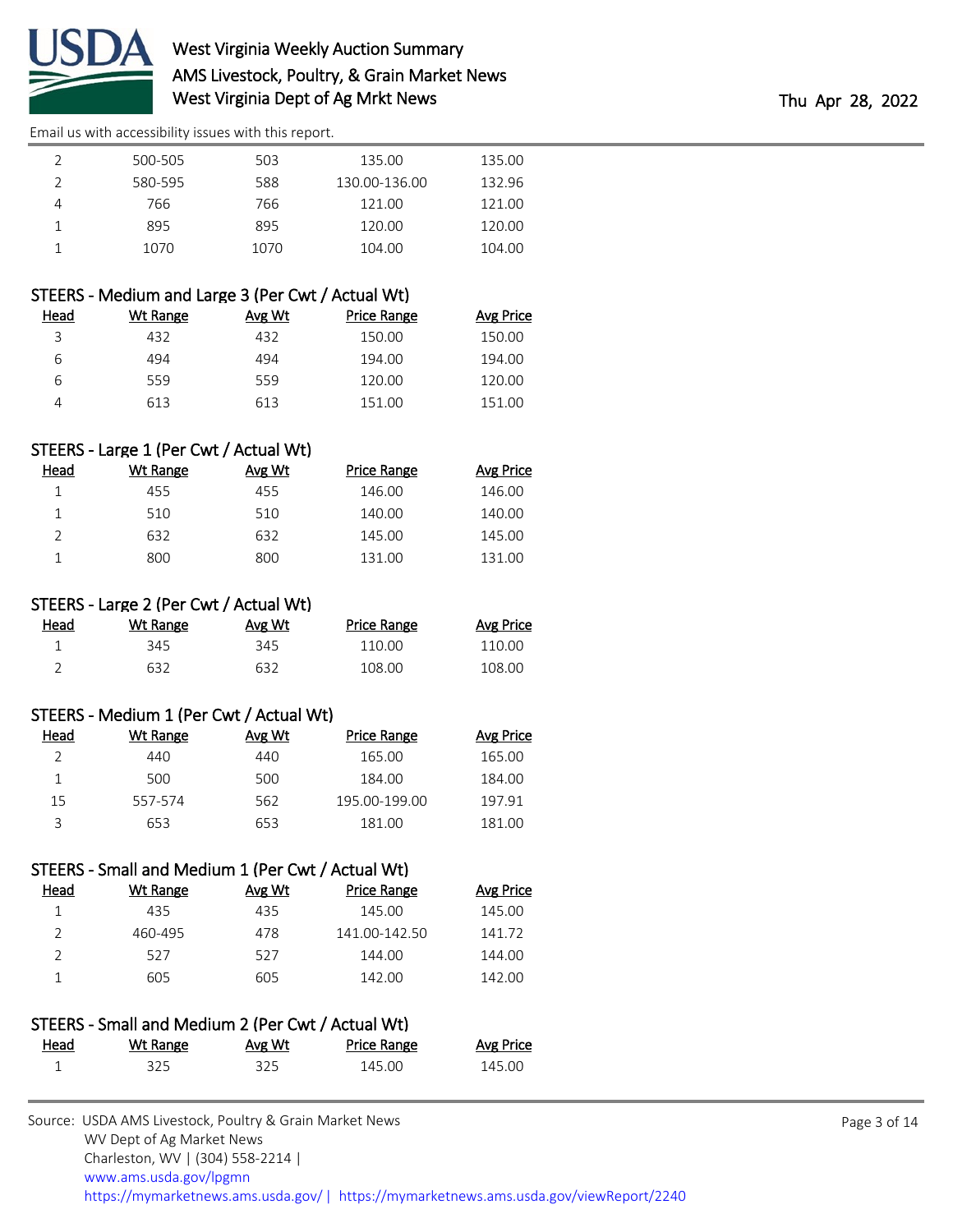

| 410     | 410 | 135.00        | 135.00 |
|---------|-----|---------------|--------|
| 465-490 | 471 | 124.00-135.00 | 132.14 |
| 520-526 | 525 | 131.00-134.00 | 131.74 |
| 645     | 645 | 123.00        | 123.00 |
| 680     | 680 | 127.00        | 127.00 |

### STEERS - Small and Medium 2-3 (Per Cwt / Actual Wt)

| Head | Wt Range | Avg Wt | Price Range | Avg Price |
|------|----------|--------|-------------|-----------|
|      | 340.     | 340    | 125.00      | 125.00    |
|      | 415      | 415    | 115.00      | 115.00    |
|      | 535      | 535    | 118.00      | 118.00    |

### STEERS - Small 1-2 (Per Cwt / Actual Wt)

| Head | Wt Range | Avg Wt | <b>Price Range</b> | <b>Avg Price</b> |
|------|----------|--------|--------------------|------------------|
|      | 365      | 365    | 150.00             | 150.00           |
| 6    | 463      | 463    | 187.00             | 187.00           |
| ς    | 563      | 563    | 161.00             | 161.00           |
|      | 637      | 637    | 157.50             | 157.50           |

### HEIFERS - Medium and Large 1 (Per Cwt / Actual Wt)

|                        | <b>Avg Price</b> | <b>Price Range</b> | Avg Wt | <b>Wt Range</b> | <u>Head</u> |
|------------------------|------------------|--------------------|--------|-----------------|-------------|
|                        | 156.37           | 150.00-162.50      | 333    | 315-345         | 5           |
| Value Added            | 172.00           | 172.00             | 300    | 300             | 1           |
|                        | 151.56           | 135.00-167.00      | 387    | 355-399         | 13          |
|                        | 156.30           | 140.00-165.00      | 417    | 400-445         | 19          |
|                        | 146.33           | 140.00-155.00      | 476    | 450-495         | 28          |
|                        | 148.85           | 132.00-155.00      | 517    | 500-545         | 15          |
|                        | 146.36           | 131.00-150.00      | 569    | 555-595         | 14          |
|                        | 140.79           | 132.50-147.00      | 622    | 605-642         | 13          |
|                        | 144.04           | 130.00-152.00      | 657    | 650-685         | 24          |
|                        | 125.50           | 115.00-143.00      | 731    | 722-738         | 18          |
|                        | 129.00           | 129.00             | 790    | 790             | $\mathbf 1$ |
| <b>Guaranteed Open</b> | 132.50           | 132.50             | 760    | 760             | $\mathbf 1$ |
|                        | 110.67           | 100.00-132.00      | 867    | 857-885         | 4           |
|                        | 106.00           | 106.00             | 1045   | 1045            | 1           |
|                        | 90.00            | 90.00              | 1110   | 1110            | 1           |
|                        |                  |                    |        |                 |             |

# HEIFERS - Medium and Large 1-2 (Per Cwt / Actual Wt) Head Wt Range Avg Wt Price Range Avg Price

| 175     | 175 | 170.00        | 170.00 |
|---------|-----|---------------|--------|
| 225     | 225 | 132.50        | 132.50 |
| 260-295 | 281 | 125.00-175.00 | 148.15 |
|         |     |               |        |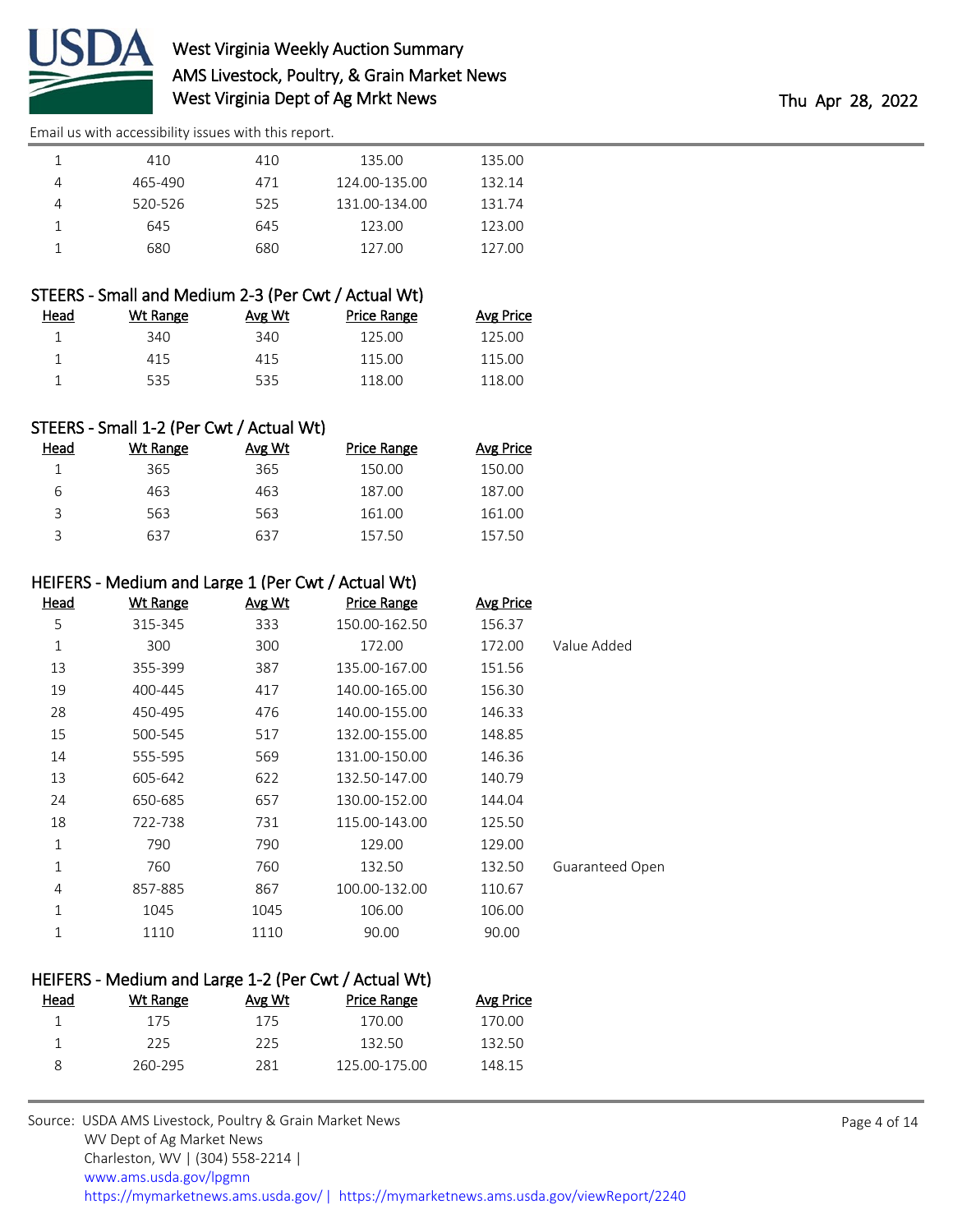

# West Virginia Weekly Auction Summary AMS Livestock, Poultry, & Grain Market News West Virginia Dept of Ag Mrkt News Thu Apr 28, 2022

[Email us with accessibility issues with this report.](mailto:mars@ams.usda.gov?subject=508%20issue)

| 16           | 300-344 | 323  | 132.50-170.00 | 152.18 |        |
|--------------|---------|------|---------------|--------|--------|
| 25           | 352-396 | 373  | 125.00-170.00 | 153.34 |        |
| 43           | 400-444 | 429  | 120.00-171.00 | 159.76 |        |
| 66           | 450-498 | 468  | 128.00-180.00 | 161.22 |        |
| 78           | 500-549 | 528  | 140.00-168.00 | 158.20 |        |
| 86           | 550-598 | 581  | 126.00-163.00 | 151.16 |        |
| 55           | 604-647 | 630  | 122.50-159.00 | 148.01 |        |
| 72           | 651-688 | 667  | 115.00-147.50 | 140.10 |        |
| 15           | 712-745 | 723  | 115.00-146.00 | 130.34 |        |
| 33           | 760-794 | 774  | 114.00-141.50 | 128.02 |        |
| 3            | 785     | 785  | 90.00         | 90.00  | Fleshy |
| 3            | 815-832 | 824  | 90.00-121.00  | 108.35 |        |
| $\mathbf{1}$ | 870     | 870  | 115.00        | 115.00 |        |
| 14           | 919     | 919  | 129.50        | 129.50 |        |
| $\mathbf 1$  | 1070    | 1070 | 90.00         | 90.00  |        |
|              |         |      |               |        |        |

## HEIFERS - Medium and Large 2 (Per Cwt / Actual Wt)

| <u>Head</u>    | <b>Wt Range</b> | Avg Wt | <b>Price Range</b> | <b>Avg Price</b> |              |
|----------------|-----------------|--------|--------------------|------------------|--------------|
| 1              | 208             | 208    | 135.00             | 135.00           |              |
| 1              | 295             | 295    | 162.00             | 162.00           |              |
| 6              | 302-345         | 325    | 120.00-152.50      | 135.37           |              |
| 13             | 350-395         | 373    | 108.00-157.50      | 131.08           |              |
| 1              | 388             | 388    | 118.00             | 118.00           | Thin Fleshed |
| 24             | 400-445         | 424    | 120.00-151.00      | 137.36           |              |
| 26             | 458-495         | 483    | 130.00-155.00      | 145.40           |              |
| $\overline{2}$ | 465-470         | 468    | 110.00             | 110.00           | Thin Fleshed |
| 16             | 500-542         | 524    | 130.00-140.00      | 136.19           |              |
| 29             | 571-590         | 573    | 124.00-146.00      | 143.05           |              |
| 2              | 607             | 607    | 143.00             | 143.00           |              |
| 22             | 651-693         | 657    | 124.00-137.00      | 134.83           |              |
| 18             | 712-743         | 735    | 104.00-132.50      | 111.13           |              |
| 9              | 755-775         | 766    | 105.00-128.00      | 112.25           |              |
| $\overline{2}$ | 943             | 943    | 79.00              | 79.00            | Fleshy       |

### HEIFERS - Medium and Large 2-3 (Per Cwt / Actual Wt)

| Head | <b>Wt Range</b> | Avg Wt | <b>Price Range</b> | Avg Price |
|------|-----------------|--------|--------------------|-----------|
|      | 315             | 315    | 117.50             | 117.50    |
| 4    | 350-387         | 371    | 120.00-131.00      | 122.59    |
|      | 415             | 415    | 107.00             | 107.00    |
|      | 555             | 555    | 125.00             | 125.00    |
|      | 685             | 685    | 121.00             | 121.00    |
|      | 780             | 780    | 116.00             | 116.00    |
|      |                 |        |                    |           |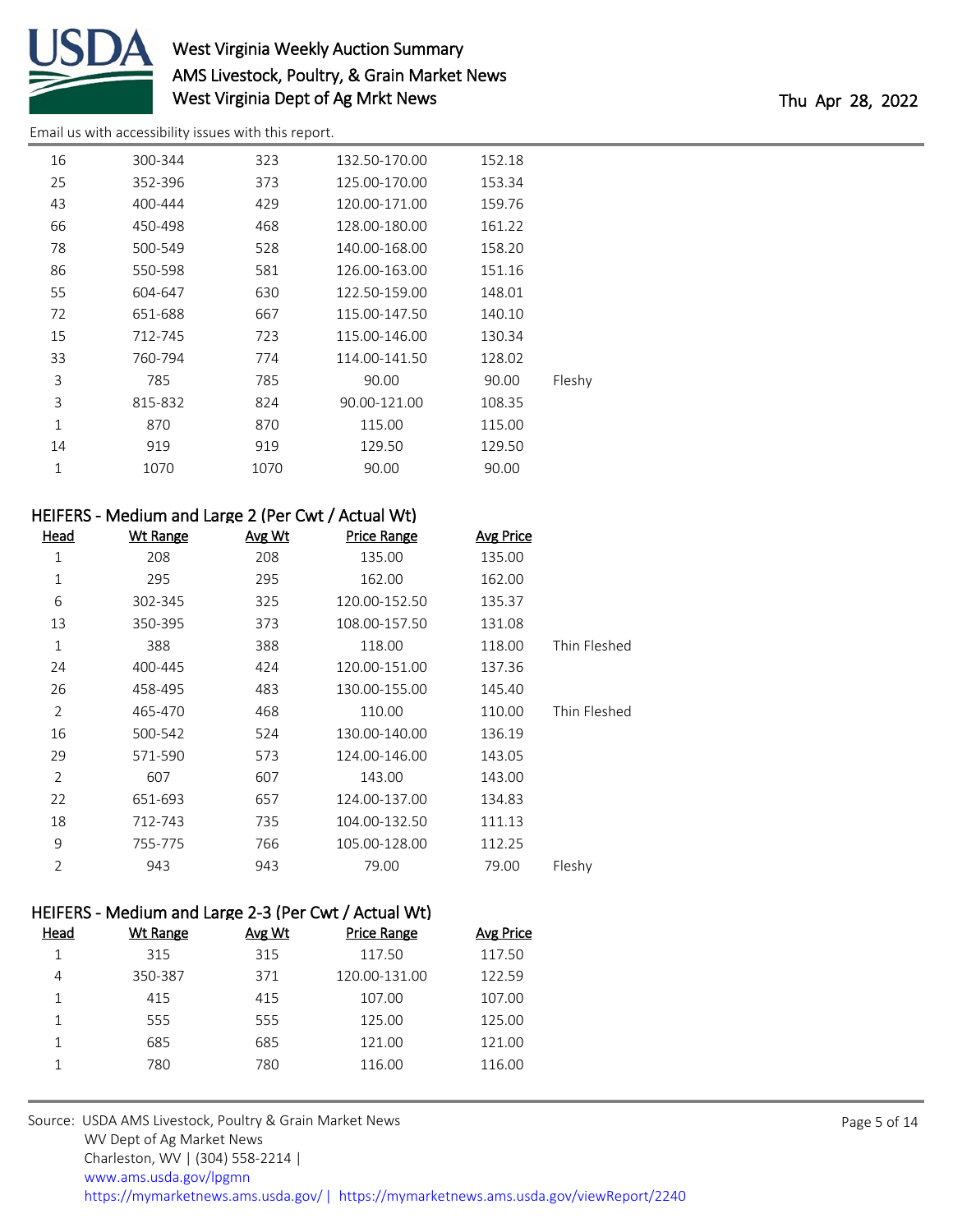

|                | Email us with accessibility issues with this report.       |               |                                                      |                  |                 |
|----------------|------------------------------------------------------------|---------------|------------------------------------------------------|------------------|-----------------|
| $\overline{4}$ | 786                                                        | 786           | 137.00                                               | 137.00           | Guaranteed Open |
| 1              | 865                                                        | 865           | 100.00                                               | 100.00           |                 |
|                |                                                            |               |                                                      |                  |                 |
|                | HEIFERS - Medium and Large 3 (Per Cwt / Actual Wt)         |               |                                                      |                  |                 |
| Head           | <b>Wt Range</b>                                            | Avg Wt        | <b>Price Range</b>                                   | <b>Avg Price</b> |                 |
| 3              | 372                                                        | 372           | 139.00                                               | 139.00           |                 |
| 18             | 459-460                                                    | 459           | 140.00-154.00                                        | 153.22           |                 |
| 2              | 505                                                        | 505           | 90.00-120.00                                         | 105.00           |                 |
| 8              | 551                                                        | 551           | 120.00                                               | 120.00           |                 |
| 6              | 610                                                        | 610           | 125.00                                               | 125.00           |                 |
| $\mathbf 1$    | 675                                                        | 675           | 89.00                                                | 89.00            |                 |
|                | HEIFERS - Large 1 (Per Cwt / Actual Wt)                    |               |                                                      |                  |                 |
| <b>Head</b>    | <b>Wt Range</b>                                            | Avg Wt        | <b>Price Range</b>                                   | <b>Avg Price</b> |                 |
| 1              | 345                                                        | 345           | 127.50                                               | 127.50           |                 |
|                |                                                            |               |                                                      |                  |                 |
| <b>Head</b>    | HEIFERS - Large 2 (Per Cwt / Actual Wt)<br><b>Wt Range</b> | Avg Wt        | <b>Price Range</b>                                   | <b>Avg Price</b> |                 |
| 1              | 635                                                        | 635           | 115.00                                               | 115.00           |                 |
|                |                                                            |               |                                                      |                  |                 |
|                | HEIFERS - Medium 1 (Per Cwt / Actual Wt)                   |               |                                                      |                  |                 |
| <b>Head</b>    | <b>Wt Range</b>                                            | Avg Wt        | <b>Price Range</b>                                   | <b>Avg Price</b> |                 |
| $\mathbf{1}$   | 315                                                        | 315           | 132.50                                               | 132.50           |                 |
| 1              | 540                                                        | 540           | 130.00                                               | 130.00           |                 |
| 13             | 570                                                        | 570           | 146.00                                               | 146.00           |                 |
|                | HEIFERS - Medium 2 (Per Cwt / Actual Wt)                   |               |                                                      |                  |                 |
| Head           | <b>Wt Range</b>                                            | Avg Wt        | <b>Price Range</b>                                   | <b>Avg Price</b> |                 |
| $\mathbf{1}$   | 295                                                        | 295           | 120.00                                               | 120.00           |                 |
| 1              | 365                                                        | 365           | 130.00                                               | 130.00           |                 |
|                | HEIFERS - Medium 3 (Per Cwt / Actual Wt)                   |               |                                                      |                  |                 |
| Head           | <b>Wt Range</b>                                            | <u>Avg Wt</u> | <b>Price Range</b>                                   | <b>Avg Price</b> |                 |
| 1              | 250                                                        | 250           | 120.00                                               | 120.00           |                 |
|                |                                                            |               |                                                      |                  |                 |
|                | HEIFERS - Small and Medium 1 (Per Cwt / Actual Wt)         |               |                                                      |                  |                 |
| Head           | <b>Wt Range</b>                                            | Avg Wt        | <b>Price Range</b>                                   | <b>Avg Price</b> |                 |
| $\overline{2}$ | 525                                                        | 525           | 147.00-152.50                                        | 149.75           |                 |
| 1              | 565                                                        | 565           | 140.00                                               | 140.00           |                 |
|                |                                                            |               | HEIFERS - Small and Medium 1-2 (Per Cwt / Actual Wt) |                  |                 |
| <u>Head</u>    | <b>Wt Range</b>                                            | Avg Wt        | <b>Price Range</b>                                   | <b>Avg Price</b> |                 |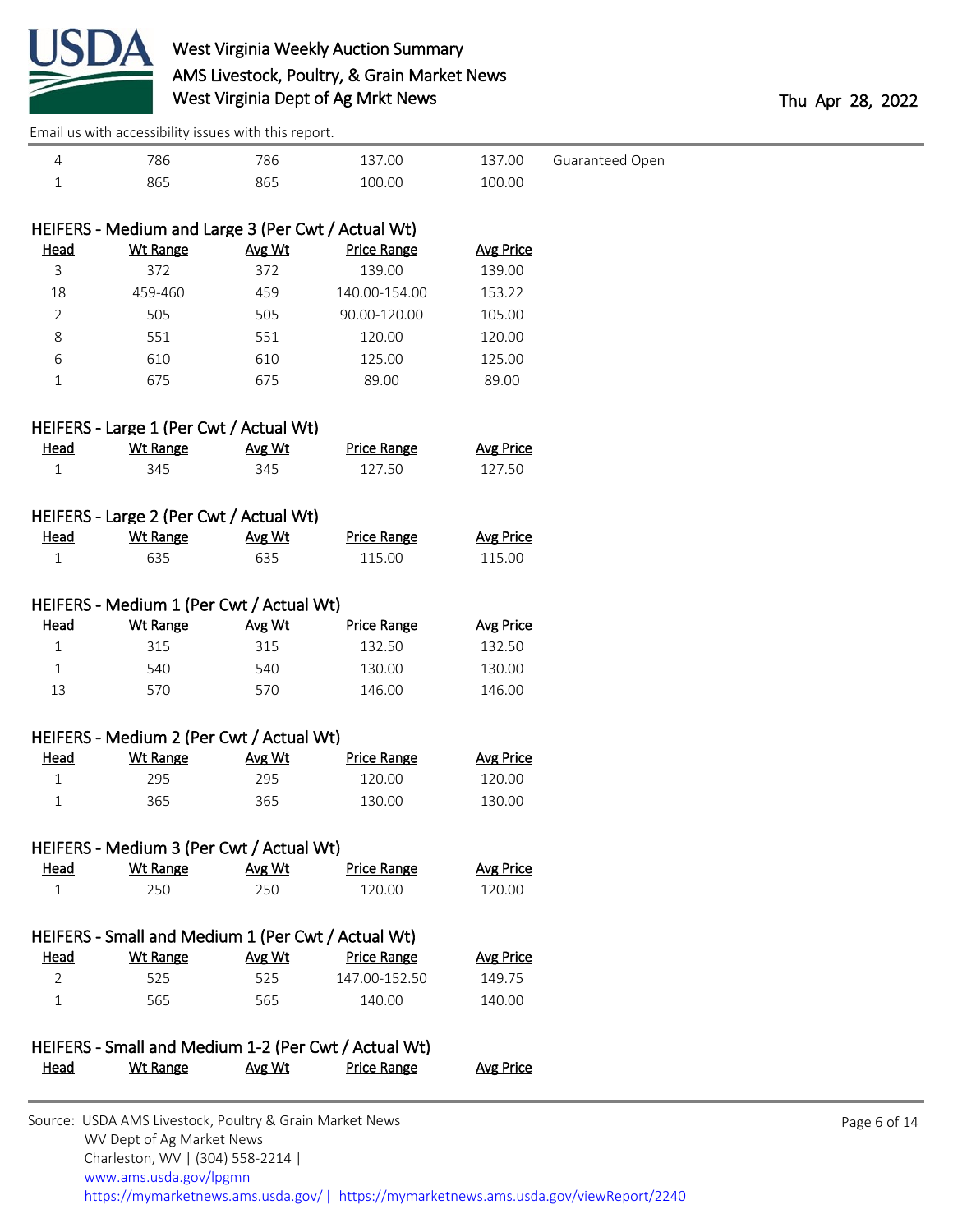

| 470-490 | 480. | 132.50-135.00 | 133.78 |
|---------|------|---------------|--------|
| 625     | 625  | 134.00        | 134.00 |

### HEIFERS - Small and Medium 2 (Per Cwt / Actual Wt)

| Head           | <b>Wt Range</b> | Avg Wt | <b>Price Range</b> | Avg Price |
|----------------|-----------------|--------|--------------------|-----------|
| 1              | 290             | 290    | 125.00             | 125.00    |
| $\overline{2}$ | 305-340         | 323    | 136.00-140.00      | 137.89    |
| 1              | 350             | 350    | 110.00             | 110.00    |
| 1              | 425             | 425    | 130.00             | 130.00    |
| 1              | 495             | 495    | 119.00             | 119.00    |
| $\overline{2}$ | 500-535         | 518    | 132.00-134.00      | 133.03    |
| 1              | 570             | 570    | 128.00             | 128.00    |
| 2              | 615-630         | 623    | 121.00-132.50      | 126.68    |
| 1              | 690             | 690    | 122.00             | 122.00    |
|                |                 |        |                    |           |

### HEIFERS - Small and Medium 2-3 (Per Cwt / Actual Wt)

| <u>Head</u> | Wt Range | Avg Wt | Price Range | <b>Avg Price</b> |
|-------------|----------|--------|-------------|------------------|
|             | 315      | 315    | 105.00      | 105.00           |
|             | 440.     | 440    | 110.00      | 110.00           |

### HEIFERS - Small 1-2 (Per Cwt / Actual Wt)

| Head | Wt Range | Avg Wt | Price Range | <b>Avg Price</b> |
|------|----------|--------|-------------|------------------|
| a    | 445      | 445    | 128.00      | 128.00           |
| q    | 532      | 532    | 132.00      | 132.00           |
|      | 613      | 613    | 125.00      | 125.00           |

| COWS - Medium and Large 2 (Per Cwt / Actual Wt) |          |        |             |           |  |  |
|-------------------------------------------------|----------|--------|-------------|-----------|--|--|
| Head                                            | Wt Range | Avg Wt | Price Range | Avg Price |  |  |
|                                                 | 550.     | 550    | 132.50      | 132.50    |  |  |

# BULLS - Medium and Large 1 (Per Cwt / Actual Wt)

| Head           | Wt Range | Avg Wt | <b>Price Range</b> | Avg Price |
|----------------|----------|--------|--------------------|-----------|
| 1              | 285      | 285    | 163.00             | 163.00    |
| 1              | 340      | 340    | 140.00             | 140.00    |
| 1              | 380      | 380    | 165.00             | 165.00    |
| $\mathfrak{D}$ | 425-445  | 435    | 157.50-189.00      | 172.89    |
| 5              | 450-485  | 465    | 150.00-165.00      | 156.00    |
| 4              | 535-545  | 538    | 150.00-159.00      | 152.24    |
| 3              | 555-590  | 572    | 150.00-157.00      | 152.97    |
| 1              | 685      | 685    | 145.00             | 145.00    |
|                |          |        |                    |           |

## BULLS - Medium and Large 1-2 (Per Cwt / Actual Wt)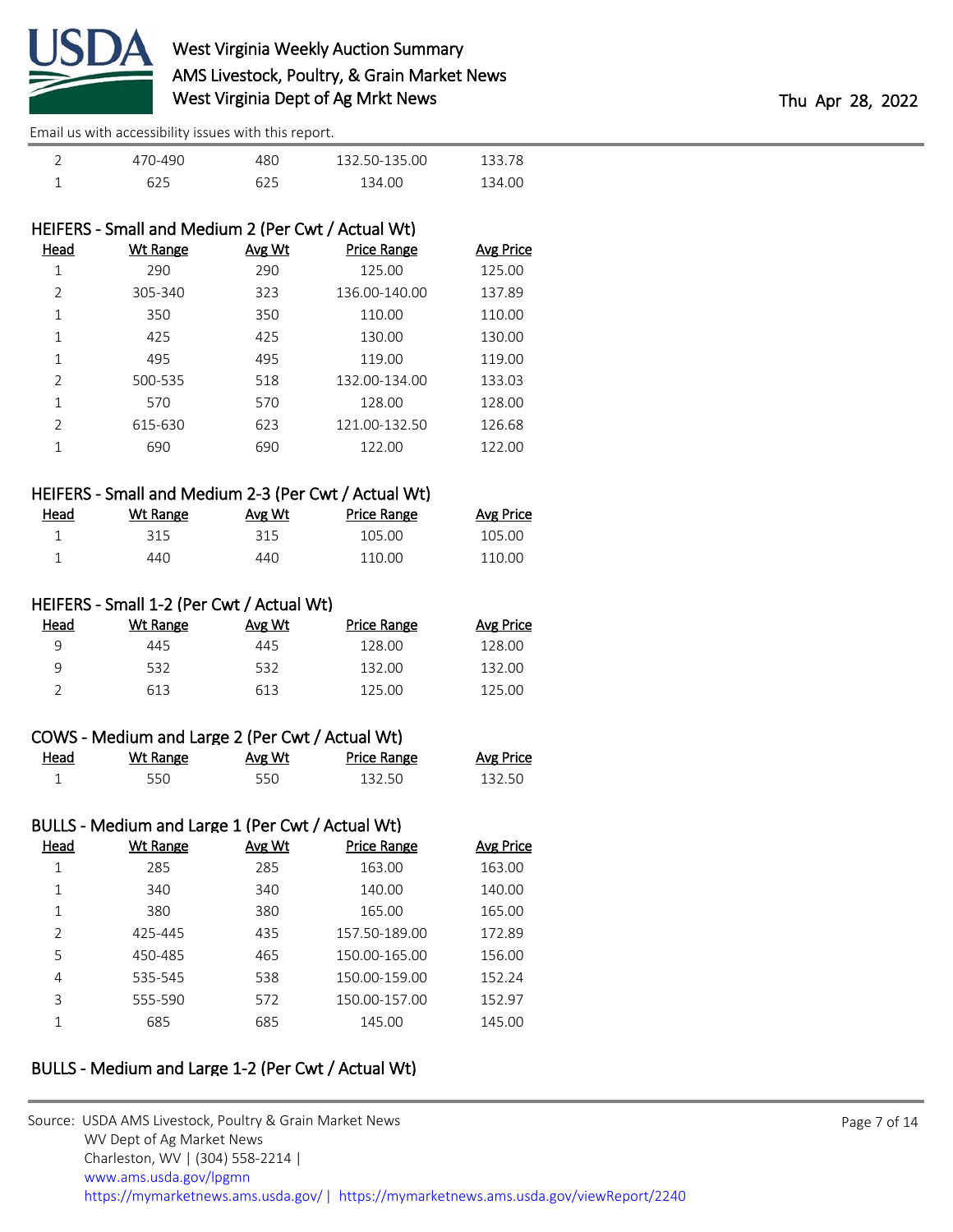

# West Virginia Weekly Auction Summary AMS Livestock, Poultry, & Grain Market News West Virginia Dept of Ag Mrkt News Thu Apr 28, 2022

[Email us with accessibility issues with this report.](mailto:mars@ams.usda.gov?subject=508%20issue)

| Head | <b>Wt Range</b> | <b>Avg Wt</b> | <b>Price Range</b> | <b>Avg Price</b> |
|------|-----------------|---------------|--------------------|------------------|
| 2    | 185-195         | 190           | 132.50-150.00      | 141.02           |
| 1    | 225             | 225           | 150.00             | 150.00           |
| 3    | 300-325         | 312           | 135.00-192.50      | 159.96           |
| 3    | 350-375         | 358           | 153.18-165.00      | 157.30           |
| 17   | 407-440         | 418           | 140.00-197.50      | 163.82           |
| 10   | 450-495         | 469           | 147.00-177.50      | 165.62           |
| 18   | 500-544         | 532           | 140.00-172.00      | 159.36           |
| 11   | 580-585         | 584           | 135.00-185.00      | 175.68           |
| 22   | 605-645         | 612           | 132.00-195.00      | 178.62           |
| 5    | 650-696         | 666           | 123.00-156.00      | 143.78           |
| 11   | 725-749         | 747           | 127.00-131.00      | 130.65           |
| 1    | 750             | 750           | 97.50              | 97.50            |
| 13   | 802-834         | 810           | 90.00-130.00       | 124.82           |
| 3    | 864-875         | 868           | 80.00-96.00        | 90.62            |
|      |                 |               |                    |                  |

## BULLS - Medium and Large 2 (Per Cwt / Actual Wt)

| Head           | Wt Range | Avg Wt | <b>Price Range</b> | <b>Avg Price</b> |
|----------------|----------|--------|--------------------|------------------|
|                | 57       | 57     | 144.00             | 144.00           |
| $\mathcal{P}$  | 320-330  | 325    | 135.00-157.50      | 146.08           |
| 7              | 385-395  | 388    | 128.00-147.50      | 135.64           |
| $\overline{2}$ | 405-420  | 413    | 152.00-152.50      | 152.25           |
| 4              | 470-492  | 481    | 142.50-147.50      | 144.94           |
| 3              | 505-530  | 522    | 130.00-143.00      | 134.19           |
| 4              | 605-635  | 623    | 135.00-140.00      | 137.22           |
| $\mathcal{P}$  | 650-695  | 673    | 135.00             | 135.00           |
|                | 700      | 700    | 110.00             | 110.00           |

# BULLS - Medium and Large 2-3 (Per Cwt / Actual Wt)

| Head | <b>Wt Range</b> | Avg Wt | <b>Price Range</b> | <b>Avg Price</b> |
|------|-----------------|--------|--------------------|------------------|
|      | 280             | 280    | 135.00             | 135.00           |
| 4    | 350-358         | 356    | 135.00-137.00      | 136.51           |
|      | 490             | 490    | 127.50             | 127.50           |
|      | 525-526         | 526    | 125.00-143.00      | 138.51           |
| 3    | 607-630         | 615    | 110.00-111.00      | 110.66           |
|      | 685             | 685    | 72.50              | 72.50            |

| BULLS - Large 1 (Per Cwt / Actual Wt) |          |        |             |           |  |  |  |
|---------------------------------------|----------|--------|-------------|-----------|--|--|--|
| Head                                  | Wt Range | Avg Wt | Price Range | Avg Price |  |  |  |
|                                       | 510      | 510    | 147.00      | 147.00    |  |  |  |
|                                       | 610      | 610    | 141.00      | 141.00    |  |  |  |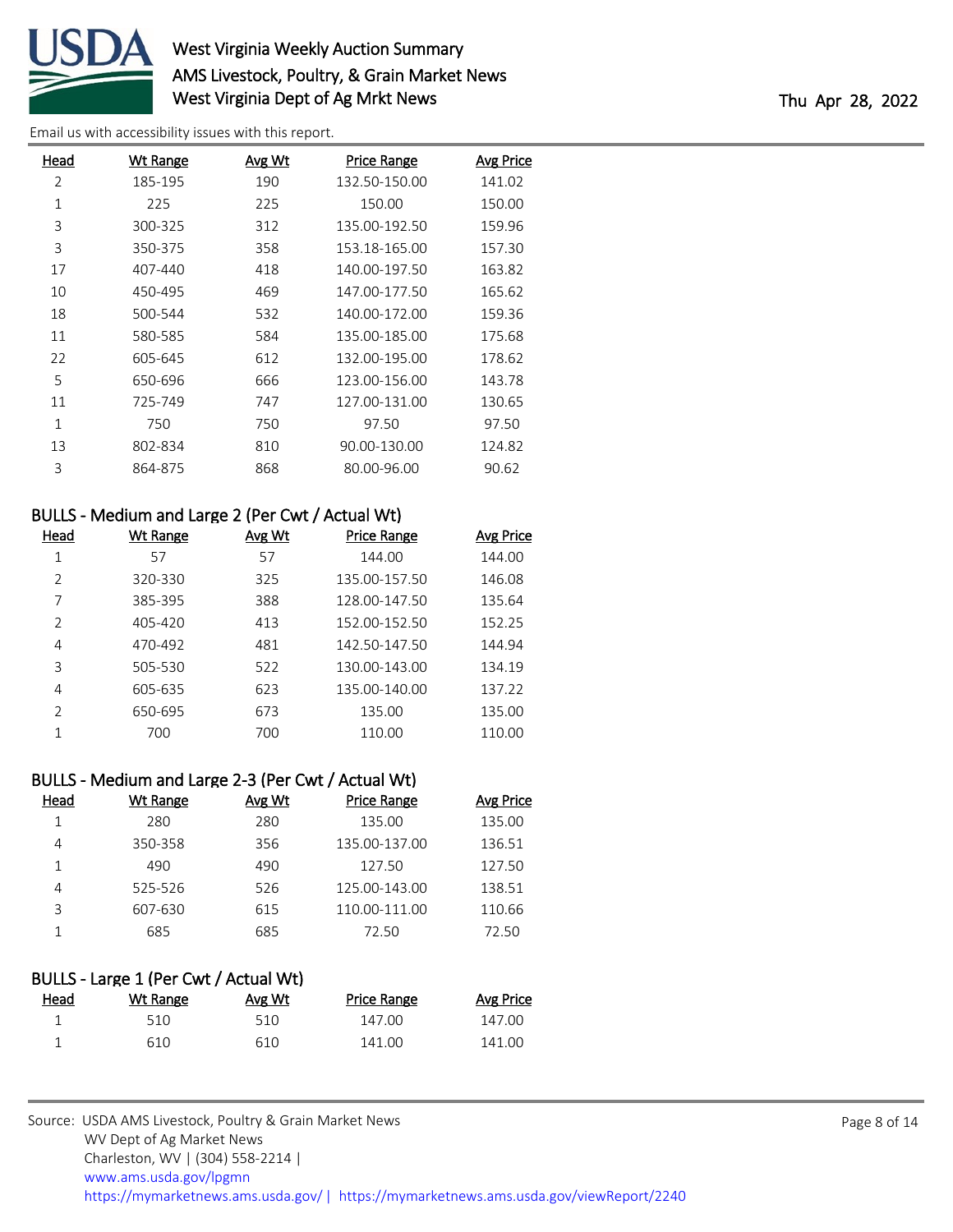

| Head           | BULLS - Large 2 (Per Cwt / Actual Wt)<br><b>Wt Range</b> | Avg Wt | <b>Price Range</b> | <b>Avg Price</b> |                 |  |
|----------------|----------------------------------------------------------|--------|--------------------|------------------|-----------------|--|
| $\mathbf{1}$   | 630                                                      | 630    | 95.00              | 95.00            |                 |  |
|                | BULLS - Small and Medium 1 (Per Cwt / Actual Wt)         |        |                    |                  |                 |  |
| <u>Head</u>    | <b>Wt Range</b>                                          | Avg Wt | <b>Price Range</b> | <b>Avg Price</b> |                 |  |
| $\mathbf 1$    | 335                                                      | 335    | 160.00             | 160.00           |                 |  |
| $\overline{2}$ | 475                                                      | 475    | 135.00-149.00      | 142.00           |                 |  |
| $\overline{2}$ | 540                                                      | 540    | 149.00             | 149.00           |                 |  |
| $\mathbf{1}$   | 560                                                      | 560    | 140.00             | 140.00           |                 |  |
|                | BULLS - Small and Medium 2 (Per Cwt / Actual Wt)         |        |                    |                  |                 |  |
| Head           | <b>Wt Range</b>                                          | Avg Wt | <b>Price Range</b> | <b>Avg Price</b> |                 |  |
| $\mathbf{1}$   | 355                                                      | 355    | 130.00             | 130.00           |                 |  |
| $\mathbf{1}$   | 420                                                      | 420    | 115.00             | 115.00           |                 |  |
| $\overline{2}$ | 455-485                                                  | 470    | 115.00-120.00      | 117.58           |                 |  |
| $\mathbf 1$    | 545                                                      | 545    | 149.00             | 149.00           |                 |  |
| 1              | 710                                                      | 710    | 115.00             | 115.00           |                 |  |
| $\mathbf 1$    | 805                                                      | 805    | 102.50             | 102.50           |                 |  |
| 1              | 890                                                      | 890    | 120.00             | 120.00           |                 |  |
| $\mathbf{1}$   | 905                                                      | 905    | 107.00             | 107.00           |                 |  |
| $\mathbf{1}$   | 1005                                                     | 1005   | 92.00              | 92.00            |                 |  |
|                | BULLS - Small and Medium 2-3 (Per Cwt / Actual Wt)       |        |                    |                  |                 |  |
| <b>Head</b>    | <b>Wt Range</b>                                          | Avg Wt | <b>Price Range</b> | <b>Avg Price</b> |                 |  |
| $\mathbf{1}$   | 345                                                      | 345    | 120.00             | 120.00           |                 |  |
| 1              | 365                                                      | 365    | 112.50             | 112.50           |                 |  |
| 2              | 505-515                                                  | 510    | 100.00-112.50      | 106.31           |                 |  |
|                | <b>SLAUGHTER CATTLE</b>                                  |        |                    |                  |                 |  |
|                | STEERS - Choice and Prime 3-4 (Per Cwt / Actual Wt)      |        |                    |                  |                 |  |
| <u>Head</u>    | <b>Wt Range</b>                                          | Avg Wt | <b>Price Range</b> | <b>Avg Price</b> | <b>Dressing</b> |  |
| 44             | 1318-1853                                                | 1647   | 129.50-140.00      | 133.74           | Average         |  |
|                | STEERS - Choice 2-4 (Per Cwt / Actual Wt)                |        |                    |                  |                 |  |
| <b>Head</b>    | <b>Wt Range</b>                                          | Avg Wt | <b>Price Range</b> | <b>Avg Price</b> | Dressing        |  |
| 6              | 1515-1680                                                | 1588   | 120.00-127.00      | 124.67           | Average         |  |
|                | HEIFERS - Choice and Prime 4-5 (Per Cwt / Actual Wt)     |        |                    |                  |                 |  |
| <b>Head</b>    | <b>Wt Range</b>                                          | Avg Wt | <b>Price Range</b> | <b>Avg Price</b> | <b>Dressing</b> |  |
| $\mathbf{1}$   | 1730                                                     | 1730   | 114.00             | 114.00           | Average         |  |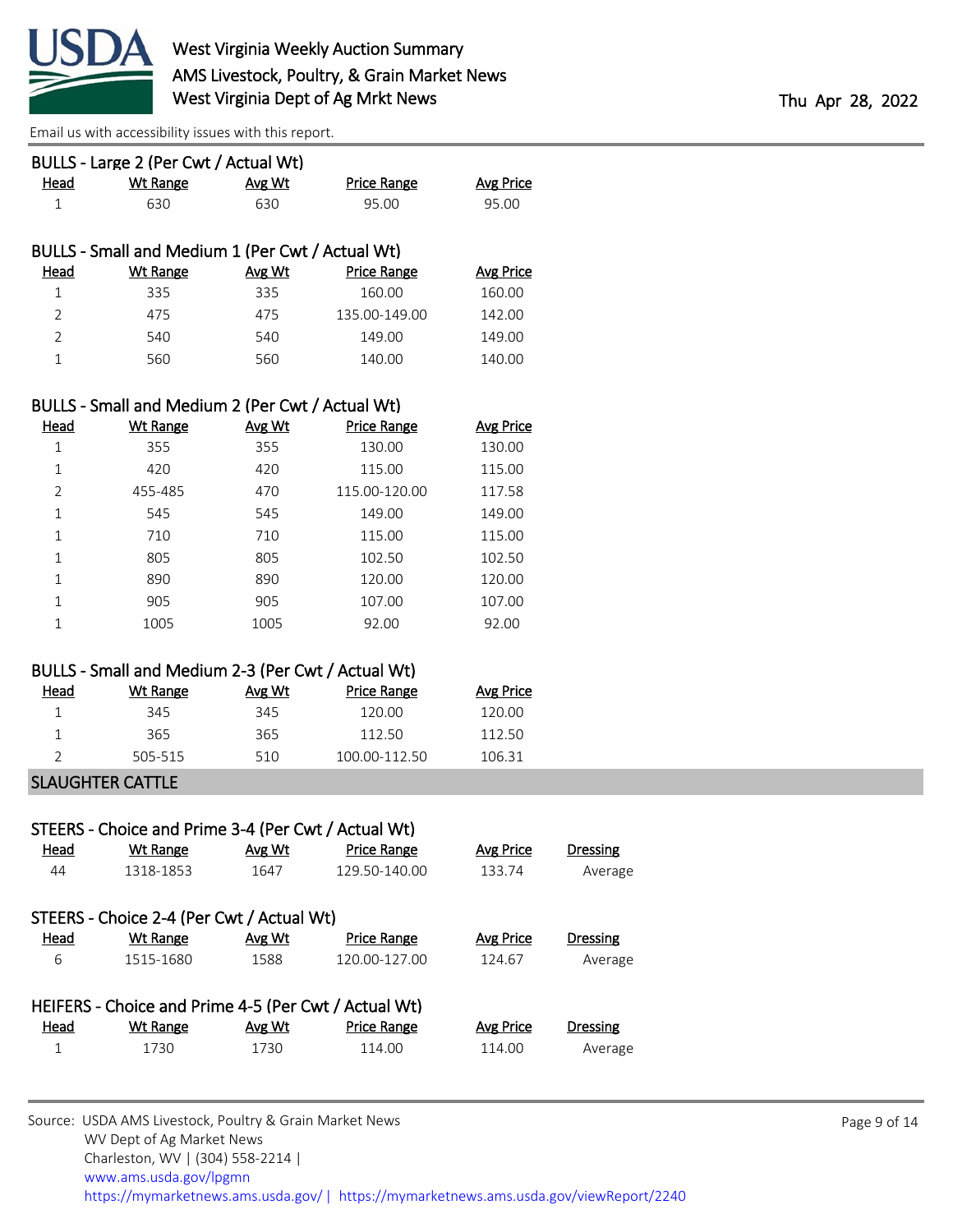

|                | COWS - Breaker 75-80% (Per Cwt / Actual Wt) |        |                    |                  |                 |                        |
|----------------|---------------------------------------------|--------|--------------------|------------------|-----------------|------------------------|
| <u>Head</u>    | <b>Wt Range</b>                             | Avg Wt | <b>Price Range</b> | <b>Avg Price</b> | <b>Dressing</b> |                        |
| 16             | 1160-2085                                   | 1496   | 68.00-84.00        | 75.98            | Average         |                        |
| $\mathbf{1}$   | 1560                                        | 1560   | 81.00              | 81.00            | High            |                        |
| $\overline{7}$ | 1275-1855                                   | 1539   | 60.00-76.00        | 71.55            | Low             |                        |
|                |                                             |        |                    |                  |                 |                        |
|                | COWS - Boner 80-85% (Per Cwt / Actual Wt)   |        |                    |                  |                 |                        |
| <b>Head</b>    | <b>Wt Range</b>                             | Avg Wt | <b>Price Range</b> | <b>Avg Price</b> | <b>Dressing</b> |                        |
| 71             | 750-2080                                    | 1267   | 58.00-85.00        | 74.24            | Average         |                        |
| 28             | 915-1645                                    | 1177   | 75.00-90.50        | 80.59            | High            |                        |
| $\mathbf{1}$   | 1245                                        | 1245   | 58.00              | 58.00            | Low             |                        |
| 1              | 1355                                        | 1355   | 41.00              | 41.00            | Very Low        |                        |
|                |                                             |        |                    |                  |                 |                        |
|                | COWS - Lean 85-90% (Per Cwt / Actual Wt)    |        |                    |                  |                 |                        |
| <b>Head</b>    | <b>Wt Range</b>                             | Avg Wt | <b>Price Range</b> | <b>Avg Price</b> | <b>Dressing</b> |                        |
| 57             | 785-1375                                    | 1104   | 39.00-78.50        | 66.18            | Average         |                        |
| $\overline{4}$ | 675-915                                     | 816    | 76.00-110.00       | 91.83            |                 | Average Return to Feed |
| 9              | 955-1798                                    | 1184   | 72.00-86.00        | 79.94            | High            |                        |
| $\mathbf{1}$   | 945                                         | 945    | 73.00              | 73.00            |                 | High Non-Traditional   |
| 17             | 112-1194                                    | 969    | 22.00-68.50        | 53.47            | Low             |                        |
| 9              | 510-990                                     | 758    | 30.00-46.00        | 40.80            | Very Low        |                        |
|                | BULLS - 1 (Per Cwt / Actual Wt)             |        |                    |                  |                 |                        |
| Head           | <b>Wt Range</b>                             | Avg Wt | <b>Price Range</b> | <b>Avg Price</b> | <b>Dressing</b> |                        |
| 8              | 1450-2150                                   | 1793   | 100.00-119.00      | 109.86           | Average         |                        |
|                |                                             |        |                    |                  |                 |                        |
|                | BULLS - 1-2 (Per Cwt / Actual Wt)           |        |                    |                  |                 |                        |
| <b>Head</b>    | <b>Wt Range</b>                             | Avg Wt | <b>Price Range</b> | <b>Avg Price</b> | <b>Dressing</b> |                        |
| 7              | 1375-2250                                   | 1849   | 96.00-116.00       | 106.42           | Average         |                        |
|                |                                             |        |                    |                  |                 |                        |
|                | BULLS - 1-3 (Per Cwt / Actual Wt)           |        |                    |                  |                 |                        |
| <b>Head</b>    | <b>Wt Range</b>                             | Avg Wt | <b>Price Range</b> | <b>Avg Price</b> | <b>Dressing</b> |                        |
| 19             | 1005-2258                                   | 1648   | 81.50-103.00       | 91.43            | Average         |                        |
| 10             | 1555-1875                                   | 1676   | 101.00-113.50      | 106.42           | High            |                        |
| 6              | 795-1600                                    | 1175   | 70.00-79.00        | 74.07            | Low             |                        |
|                | BULLS - 2 (Per Cwt / Actual Wt)             |        |                    |                  |                 |                        |
| Head           | Wt Range                                    | Avg Wt | <b>Price Range</b> | <b>Avg Price</b> | <b>Dressing</b> |                        |
| 3              | 1475-1805                                   | 1593   | 83.00-95.00        | 89.03            | Average         |                        |
|                |                                             |        |                    |                  |                 |                        |
|                | BULLS - 2-3 (Per Cwt / Actual Wt)           |        |                    |                  |                 |                        |
| Head           | <b>Wt Range</b>                             | Avg Wt | <b>Price Range</b> | <b>Avg Price</b> | <b>Dressing</b> |                        |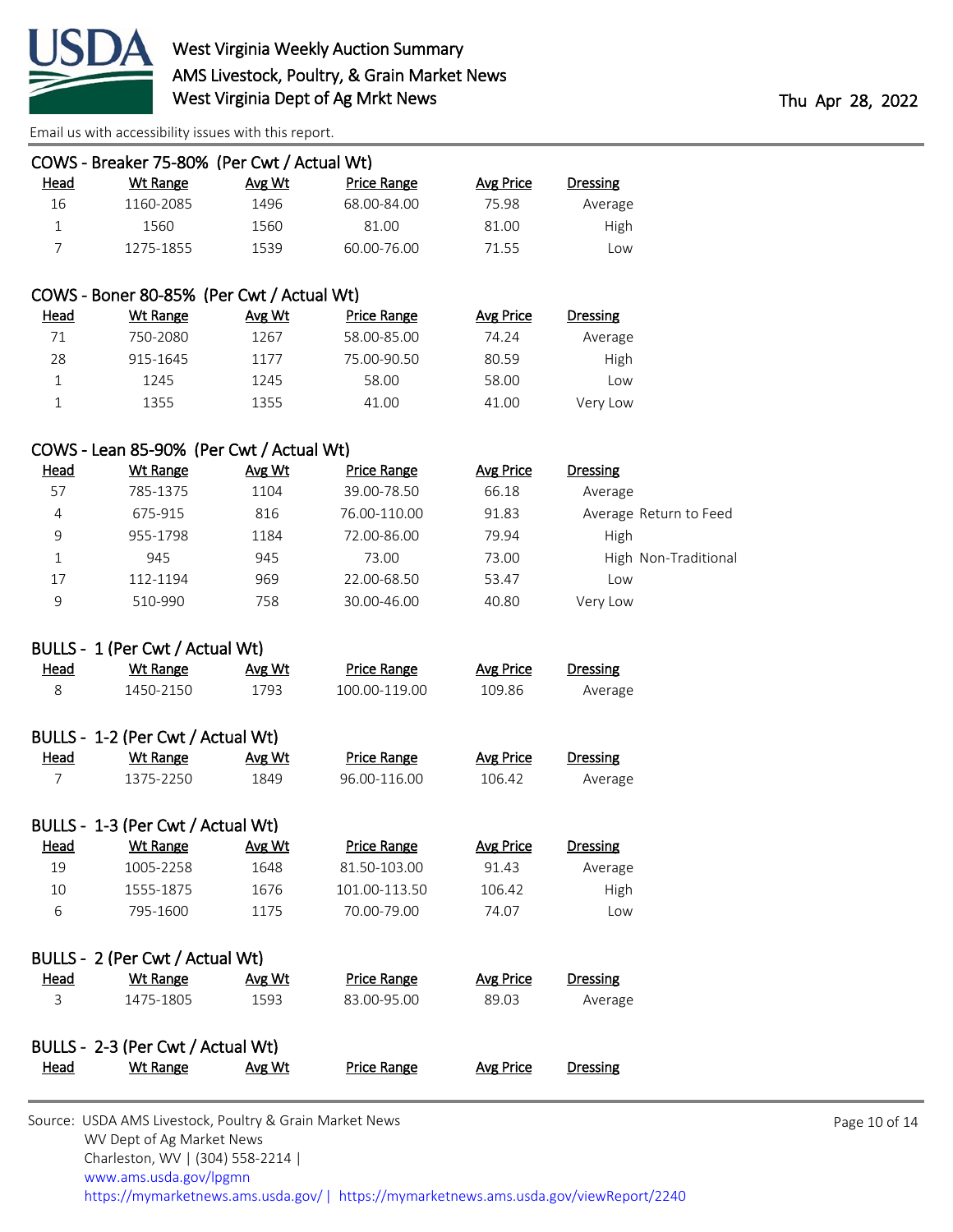

|                           |                |                | Email us with accessibility issues with this report.      |             |                    |                  |  |
|---------------------------|----------------|----------------|-----------------------------------------------------------|-------------|--------------------|------------------|--|
| 2                         | 1470-1515      |                | 1493                                                      | 72.00-88.00 | 80.12              | Average          |  |
| <b>REPLACEMENT CATTLE</b> |                |                |                                                           |             |                    |                  |  |
|                           |                |                |                                                           |             |                    |                  |  |
|                           |                |                | STOCK COWS - Medium and Large 1-2 (Per Cwt / Actual Wt)   |             |                    |                  |  |
| <u>Age</u>                | <b>Stage</b>   | <b>Head</b>    | <b>Wt Range</b>                                           | Avg Wt      | <b>Price Range</b> | <b>Avg Price</b> |  |
| $<$ 2                     | O              | $\overline{2}$ | 645-835                                                   | 740         | 95.00-100.00       | 97.18            |  |
| $5 - 8$                   | O              | 2              | 925-1105                                                  | 1015        | 65.00-85.00        | 75.89            |  |
|                           |                |                | BRED COWS - Medium and Large 1 (Per Cwt / Actual Wt)      |             |                    |                  |  |
| <b>Age</b>                | <b>Stage</b>   | Head           | <b>Wt Range</b>                                           | Avg Wt      | <b>Price Range</b> | <b>Avg Price</b> |  |
| $2 - 8$                   | T <sub>3</sub> | $\mathbf{1}$   | 1188                                                      | 1188        | 1175.00            | 1175.00          |  |
|                           |                |                | BRED COWS - Medium and Large 1-2 (Per Cwt / Actual Wt)    |             |                    |                  |  |
| <b>Age</b>                | <b>Stage</b>   | <b>Head</b>    | <b>Wt Range</b>                                           | Avg Wt      | <b>Price Range</b> | <b>Avg Price</b> |  |
| $2 - 8$                   | T1             | $\mathbf{1}$   | 1010                                                      | 1010        | 1100.00            | 1100.00          |  |
|                           |                |                |                                                           |             |                    |                  |  |
|                           |                |                | BRED COWS - Medium and Large 1-2 (Per Family / Actual Wt) |             |                    |                  |  |
| <b>Age</b>                | <b>Stage</b>   | <b>Head</b>    | <b>Wt Range</b>                                           | Avg Wt      | <b>Price Range</b> | <b>Avg Price</b> |  |
| $2 - 4$                   | T <sub>2</sub> | $\overline{2}$ | 835-1050                                                  | 943         | 675.00-825.00      | 758.55           |  |
| $2 - 4$                   | T <sub>3</sub> | $\mathbf 1$    | 1470                                                      | 1470        | 1050.00            | 1050.00          |  |
| $5 - 8$                   | T1             | $\mathbf 1$    | 1190                                                      | 1190        | 860.00             | 860.00           |  |
| $5 - 8$                   | T <sub>3</sub> | 2              | 1345-1610                                                 | 1478        | 960.00-1025.00     | 995.41           |  |
| $>5$                      | T <sub>2</sub> | $\mathbf{1}$   | 1355                                                      | 1355        | 1040.00            | 1040.00          |  |
| >5                        | T <sub>3</sub> | 4              | 1250-1565                                                 | 1441        | 850.00-1060.00     | 978.33           |  |
| >8                        | T <sub>3</sub> | $\mathbf{1}$   | 1710                                                      | 1710        | 1200.00            | 1200.00          |  |
|                           |                |                | BRED COWS - Medium and Large 1-2 (Per Head / Actual Wt)   |             |                    |                  |  |
| <b>Age</b>                | <b>Stage</b>   | <b>Head</b>    | <b>Wt Range</b>                                           | Avg Wt      | <b>Price Range</b> | <b>Avg Price</b> |  |
| $2 - 4$                   | T1             | 2              | 775-840                                                   | 808         | 650.00-700.00      | 673.99           |  |
| $2 - 4$                   | T <sub>2</sub> | $\mathbf{1}$   | 940                                                       | 940         | 975.00             | 975.00           |  |
| $2 - 4$                   | T <sub>3</sub> | $1\,$          | 1440                                                      | 1440        | 1150.00            | 1150.00          |  |
| $5 - 8$                   | T <sub>2</sub> | 2              | 905-975                                                   | 940         | 800.00-950.00      | 872.21           |  |
| $5 - 8$                   | T <sub>3</sub> | 2              | 1225-1275                                                 | 1250        | 900.00-1075.00     | 989.25           |  |
| >5                        | T <sub>2</sub> | 2              | 845-920                                                   | 883         | 650.00-950.00      | 793.63           |  |
| >5                        | $T2-3$         | 1              | 1120                                                      | 1120        | 650.00             | 650.00           |  |
| >5                        | T <sub>3</sub> | 1              | 1075                                                      | 1075        | 710.00             | 710.00           |  |
|                           |                |                | BRED COWS - Medium and Large 2 (Per Cwt / Actual Wt)      |             |                    |                  |  |
| <b>Age</b>                | <b>Stage</b>   | <u>Head</u>    | <b>Wt Range</b>                                           | Avg Wt      | <b>Price Range</b> | <b>Avg Price</b> |  |
| $2 - 8$                   | T1             | $\mathbf{1}$   | 1462                                                      | 1462        | 1075.00            | 1075.00          |  |

## BRED COWS - Medium and Large 2-3 (Per Head / Actual Wt)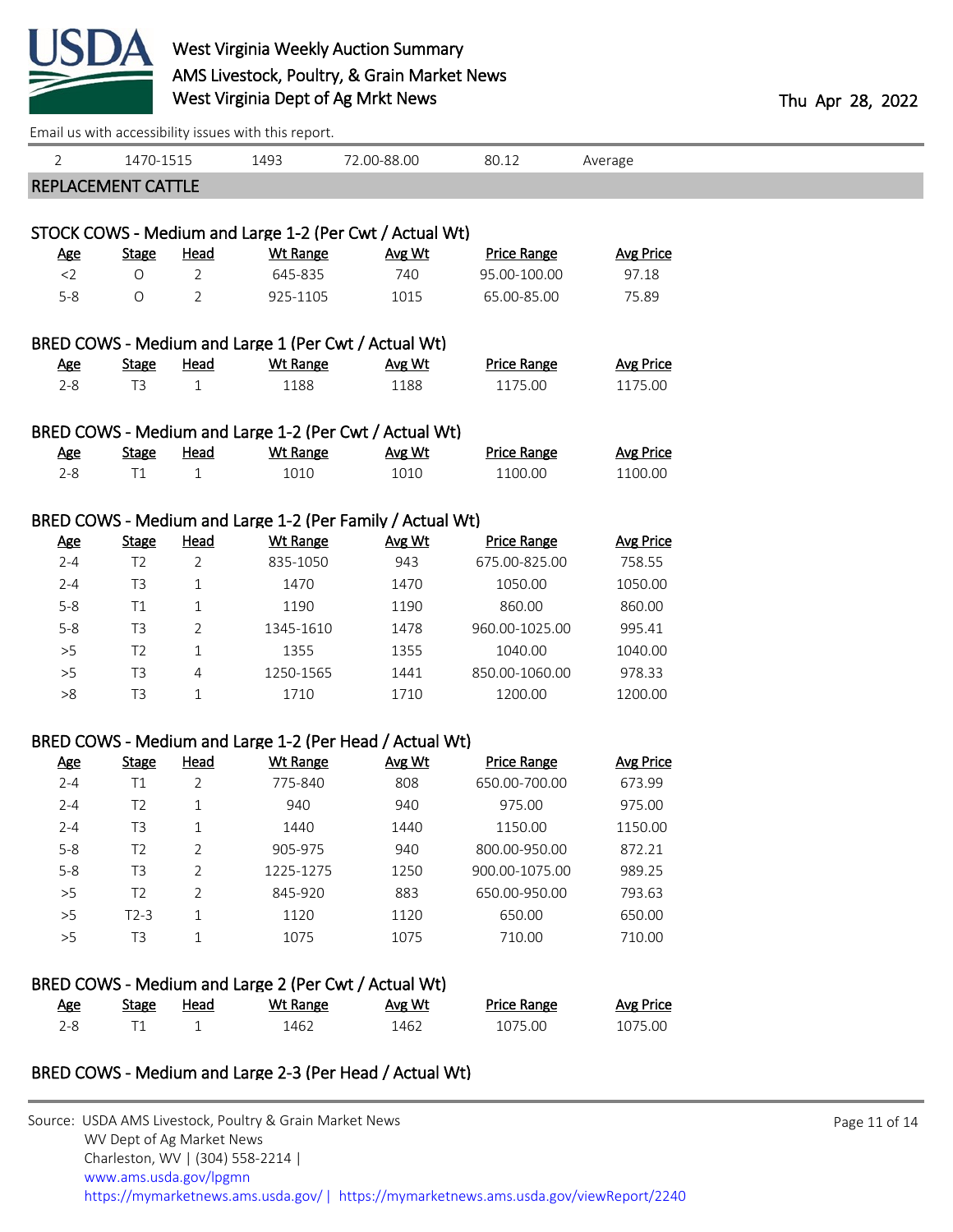

| <u>Age</u> | Stage | Head | Wt Range | Avg Wt | Price Range | Avg Price |
|------------|-------|------|----------|--------|-------------|-----------|
| $2 - 4$    |       |      | 595      | 595    | 500.00      | 500.00    |
| $5 - 8$    |       |      | 780      | 780    | 590.00      | 590.00    |
| >5         |       |      | 940      | 940    | 525.00      | 525.00    |

## BRED COWS - Small and Medium 1-2 (Per Head / Actual Wt)

| Age     | Stage | Head | Wt Range | Avg Wt | <b>Price Range</b> | <b>Avg Price</b> |
|---------|-------|------|----------|--------|--------------------|------------------|
| $7 - 4$ |       |      | 695      | 695    | 450.00             | 450.00           |
| >5      |       |      | 1200     | 1200   | 900.00             | 900.00           |

### BRED HEIFERS - Medium and Large 1-2 (Per Head / Actual Wt)

| Age       | Stage | Head | Wt Range | Avg Wt | Price Range     | Avg Price |
|-----------|-------|------|----------|--------|-----------------|-----------|
| $\langle$ |       |      | 755-870  | 813    | 750.00-885.00   | 822.28    |
| $2 - 4$   | T2-3  |      | 975      | 975    | 985.00          | 985.00    |
| 2-4       |       |      | 960-1085 | 1023   | 1085 00-1150 00 | 111949    |

### BRED HEIFERS - Medium and Large 2-3 (Per Head / Actual Wt)

| Age   | Stage | Head | Wt Range | Avg Wt | <b>Price Range</b> | Avg Price |
|-------|-------|------|----------|--------|--------------------|-----------|
| / − ∆ |       |      | 790-875  | 833    | 575.00-760.00      | 662.78    |

### COW-CALF PAIRS - Medium and Large 1-2 w/ <150 lbs calf (Per Family / Actual Wt)

| <u>Age</u> | Stage | Head | Wt Range  | Avg Wt | <b>Price Range</b> | Avg Price |
|------------|-------|------|-----------|--------|--------------------|-----------|
| $2 - 4$    |       |      | 814-950   | 882    | 1025.00-1525.00    | 1294.27   |
| $5-8$      |       |      | 1074-1254 | 1164   | 1250.00-1275.00    | 1261.53   |
| >5         |       |      | 1174-1404 | 1324   | 1150.00-1600.00    | 1449.32   |
| >8         |       |      | 1545      | 1545   | 1375.00            | 1375.00   |

### COW-CALF PAIRS - Medium and Large 1-2 w/ <150 lbs calf (Per Head / Actual Wt)

| <u>Age</u> | <b>Stage</b> | Head | Wt Range | Avg Wt | Price Range    | Avg Price |
|------------|--------------|------|----------|--------|----------------|-----------|
| 5-8        |              |      | 930-1060 | 995    | 910.00-1025.00 | 971.26    |

# COW-CALF PAIRS - Medium and Large 1-2 w/ 150-300 lbs calf (Per Family / Actual Wt)

| <u>Age</u> | Stage | Head | Wt Range  | Avg Wt | <b>Price Range</b> | Avg Price |
|------------|-------|------|-----------|--------|--------------------|-----------|
| $5-8$      |       |      | 1255-1500 | 1459   | 1200.00-1375.00    | 1349.91   |
| >5         |       |      | 1360      | 1360   | 1425.00            | 1425.00   |
| >8         |       |      | 1290      | 1290   | 1350.00            | 1350.00   |
| >8         | T2-3  |      | 1290      | 1290   | 1060.00            | 1060.00   |

# COW-CALF PAIRS - Small and Medium 1-2 w/ <150 lbs calf (Per Family / Actual Wt) Age Stage Head Wt Range Avg Wt Price Range Avg Price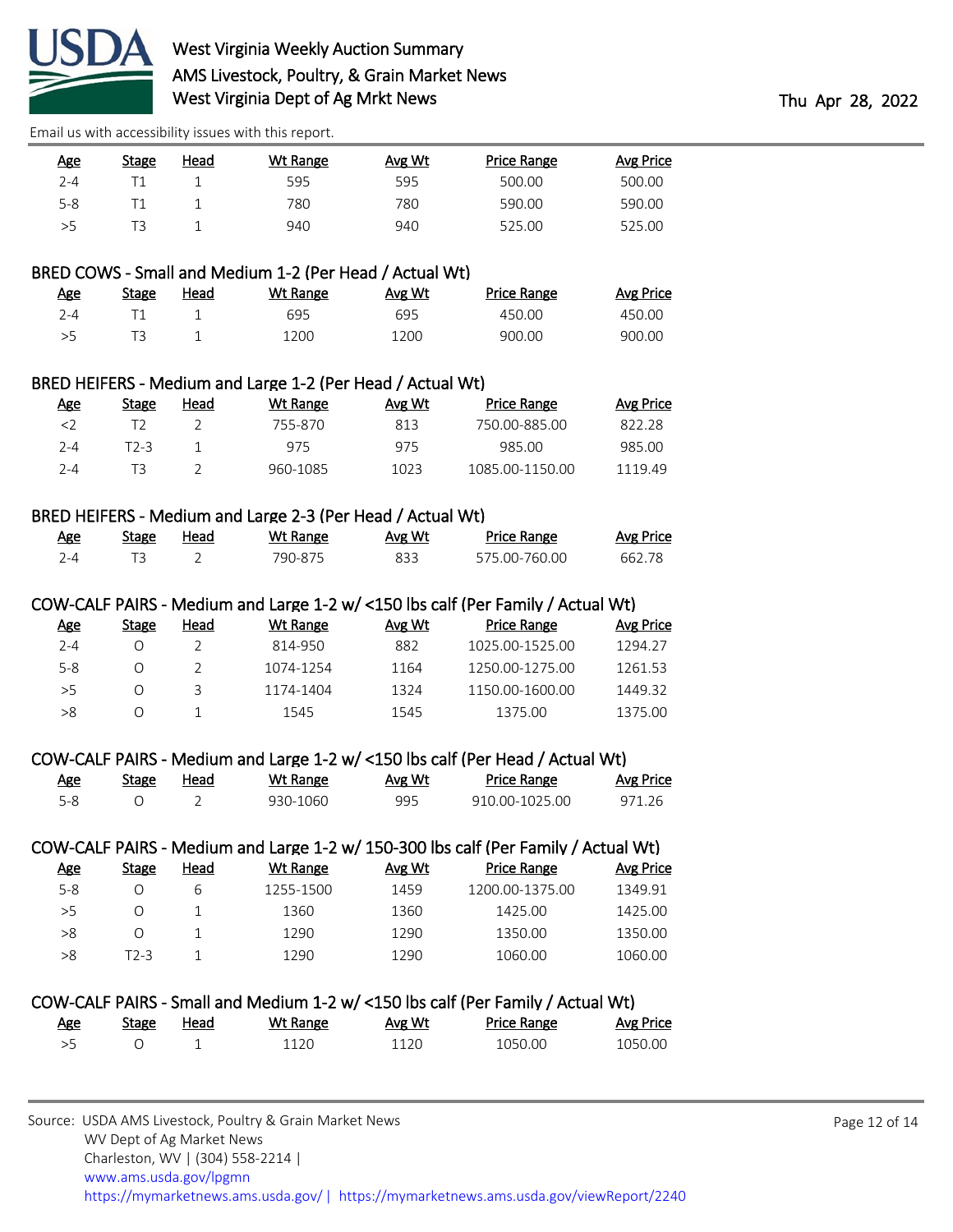

|              |                                                  |                 |                 |                                                     | COW-CALF PAIRS - Small and Medium 2-3 w/ 150-300 lbs calf (Per Family / Actual Wt) |                    |              |
|--------------|--------------------------------------------------|-----------------|-----------------|-----------------------------------------------------|------------------------------------------------------------------------------------|--------------------|--------------|
| <u>Age</u>   | <b>Stage</b>                                     | <b>Head</b>     | <b>Wt Range</b> | Avg Wt                                              | <b>Price Range</b>                                                                 | Avg Price          |              |
| $>5$         | O                                                | $\mathbf 1$     | 845             | 845                                                 | 760.00                                                                             | 760.00             | Thin Fleshed |
|              |                                                  |                 |                 | BULLS - Medium and Large 1 (Per Head / Actual Wt)   |                                                                                    |                    |              |
|              |                                                  |                 |                 |                                                     |                                                                                    |                    |              |
| <u>Age</u>   | Head                                             | <b>Wt Range</b> |                 | Avg Wt                                              | <b>Price Range</b>                                                                 | <b>Avg Price</b>   |              |
| $<$ 2        | $\mathbf{1}$                                     | 900             |                 | 900                                                 | 1150.00                                                                            | 1150.00            |              |
|              |                                                  |                 |                 | BULLS - Medium and Large 1-2 (Per Head / Actual Wt) |                                                                                    |                    |              |
| <b>Age</b>   | <b>Head</b>                                      | <b>Wt Range</b> |                 | Avg Wt                                              | <b>Price Range</b>                                                                 | <b>Avg Price</b>   |              |
| $2 - 4$      | 1                                                | 1210            |                 | 1210                                                | 1350.00                                                                            | 1350.00            |              |
|              | <b>SLAUGHTER SHEEP/LAMBS</b>                     |                 |                 |                                                     |                                                                                    |                    |              |
|              |                                                  |                 |                 |                                                     |                                                                                    |                    |              |
|              |                                                  |                 |                 | WOOLED - Good and Choice 1-3 (Per Cwt / Actual Wt)  |                                                                                    |                    |              |
| <u>Head</u>  | <b>Wt Range</b>                                  |                 | Avg Wt          | <b>Price Range</b>                                  | <b>Avg Price</b>                                                                   | <b>Dressing</b>    |              |
| $\mathbf{1}$ | 75                                               |                 | 75              | 175.00                                              | 175.00                                                                             | Average Young      |              |
| 2            | 92                                               |                 | 92              | 160.00                                              | 160.00                                                                             | Average Young      |              |
|              | EWES - Choice 1-3 (Per Head / Actual Wt)         |                 |                 |                                                     |                                                                                    |                    |              |
| <b>Head</b>  | <b>Wt Range</b>                                  |                 | Avg Wt          | <b>Price Range</b>                                  | <b>Avg Price</b>                                                                   | <b>Dressing</b>    |              |
| 1            | 165                                              |                 | 165             | 175.00                                              | 175.00                                                                             | Average            |              |
|              | EWES - Good and Choice 1-3 (Per Cwt / Actual Wt) |                 |                 |                                                     |                                                                                    |                    |              |
| <u>Head</u>  | <b>Wt Range</b>                                  |                 | Avg Wt          | <b>Price Range</b>                                  | <b>Avg Price</b>                                                                   | <b>Dressing</b>    |              |
| $\mathbf{1}$ | 120                                              |                 | 120             | 110.00                                              | 110.00                                                                             | Average            |              |
|              |                                                  |                 |                 |                                                     |                                                                                    |                    |              |
| 1            | 185                                              |                 | 185             | 80.00                                               | 80.00                                                                              | Average Aged       |              |
|              | EWES - Good 1-3 (Per Cwt / Actual Wt)            |                 |                 |                                                     |                                                                                    |                    |              |
| <u>Head</u>  | <b>Wt Range</b>                                  |                 | Avg Wt          | <b>Price Range</b>                                  | <b>Avg Price</b>                                                                   | <b>Dressing</b>    |              |
| $\mathbf 1$  | 75                                               |                 | 75              | 85.00                                               | 85.00                                                                              | Average            |              |
|              | BUCKS - 1-3 (Per Cwt / Actual Wt)                |                 |                 |                                                     |                                                                                    |                    |              |
| <u>Head</u>  | <b>Wt Range</b>                                  |                 | Avg Wt          | <b>Price Range</b>                                  | <b>Avg Price</b>                                                                   | <b>Dressing</b>    |              |
| 2            | 40-45                                            |                 | 43              | 265.00-275.00                                       | 269.71                                                                             | Average Buck Lambs |              |
| $\mathbf{1}$ | 50                                               |                 | 50              | 262.50                                              | 262.50                                                                             | Average Buck Lambs |              |
|              | <b>SLAUGHTER GOATS</b>                           |                 |                 |                                                     |                                                                                    |                    |              |
|              |                                                  |                 |                 |                                                     |                                                                                    |                    |              |
|              | KIDS - Selection 1 (Per Head / Actual Wt)        |                 |                 |                                                     |                                                                                    |                    |              |
| <u>Head</u>  | <b>Wt Range</b>                                  |                 | Avg Wt          | <b>Price Range</b>                                  | <b>Avg Price</b>                                                                   | <b>Dressing</b>    |              |
| $\mathbf{1}$ | 9                                                |                 | 9               | 40.00                                               | 40.00                                                                              | Average Buck Kids  |              |
| 2            | 12-15                                            |                 | 14              | 40.00                                               | 40.00                                                                              | Average Buck Kids  |              |
| 1            | 25                                               |                 | 25              | 75.00                                               | 75.00                                                                              | Average            |              |